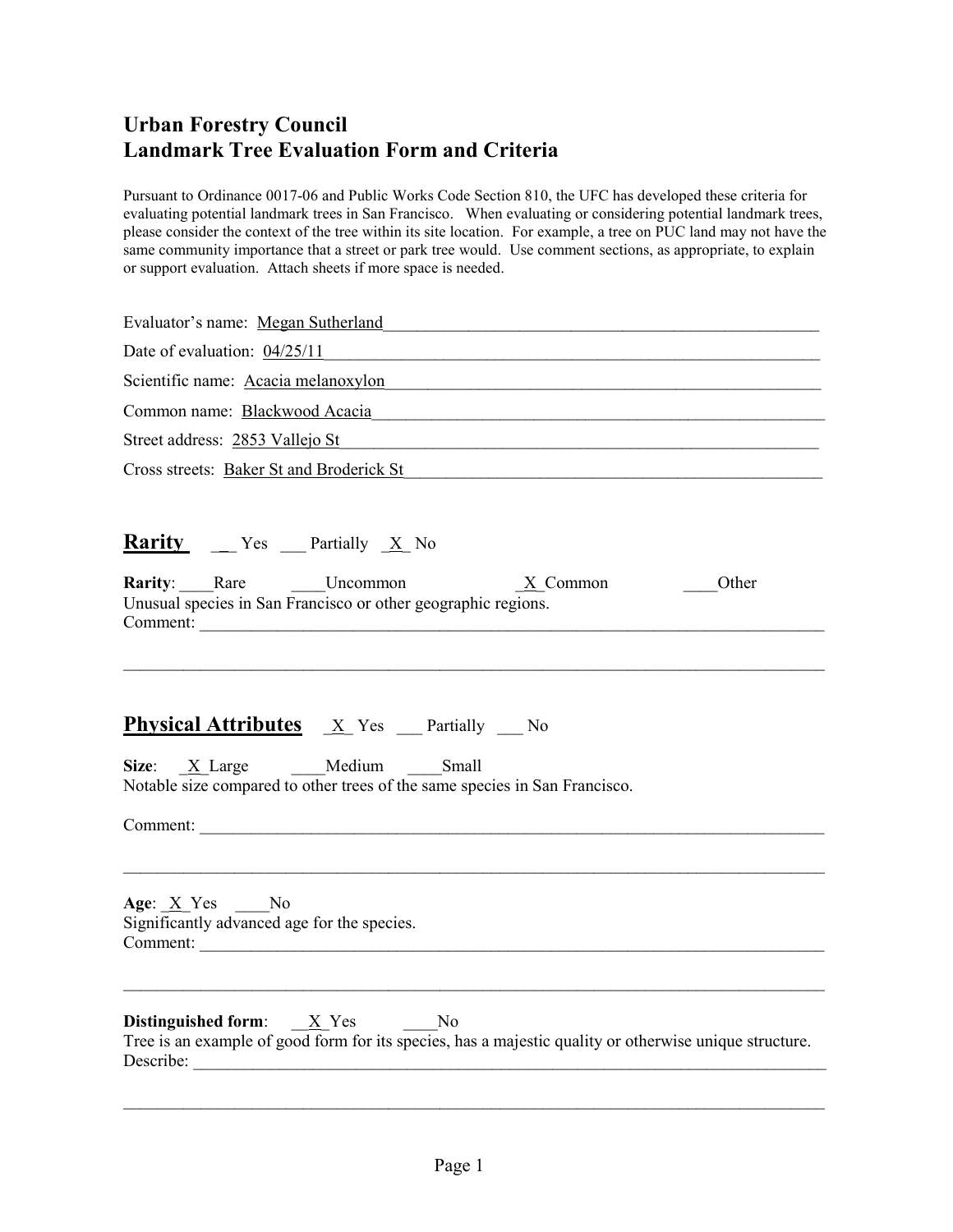| Tree condition: X Good Poor Hazard<br>Consider overall tree health and structure, and whether or not tree poses a hazard<br>Describe: Excellent maintenance by certified arborists. No outward signs of decay.                                                                                                                 |
|--------------------------------------------------------------------------------------------------------------------------------------------------------------------------------------------------------------------------------------------------------------------------------------------------------------------------------|
| <b>Historical</b> X Yes Partially No                                                                                                                                                                                                                                                                                           |
| <b>Historical Association:</b> $\underline{X}$ Yes None apparent<br>Related to a historic or cultural building, site, street, person, event, etc.<br>Describe nature of appreciation: The tree is next to a home designed by George Applegarth.                                                                                |
| <b>Profiled in a publication or other media:</b> $\underline{X}$ Yes ________Unknown<br>Tree has received coverage in print, internet, video media, etc. Attach documentation if appropriate.<br>Describe coverage: Sotheby Magazine article.                                                                                  |
| <b>Environmental</b> $\mathbb{Z}$ Yes $\mathbb{X}$ Partially $\mathbb{N}$ o<br><b>Prominent landscape feature:</b> $X$ Yes<br>N <sub>0</sub><br>A striking and outstanding natural feature.<br>Describe, attach photo if possible: A very large and healthy specimen part of a landscape designed for<br>attracting bird life. |
| Low tree density: Low Moderate<br>$X$ High<br>Tree exists in a neighborhood with very few trees.<br>Describe:                                                                                                                                                                                                                  |
| Interdependent group of trees:<br>Yes X No<br>This tree in an integral member of a group of trees and removing it may have an adverse impact on<br>adjacent trees.                                                                                                                                                             |
| Visible or Accessible from public right-of-way:<br>Yes<br>$\times$ No<br>High visibility and/or accessibility from public property.                                                                                                                                                                                            |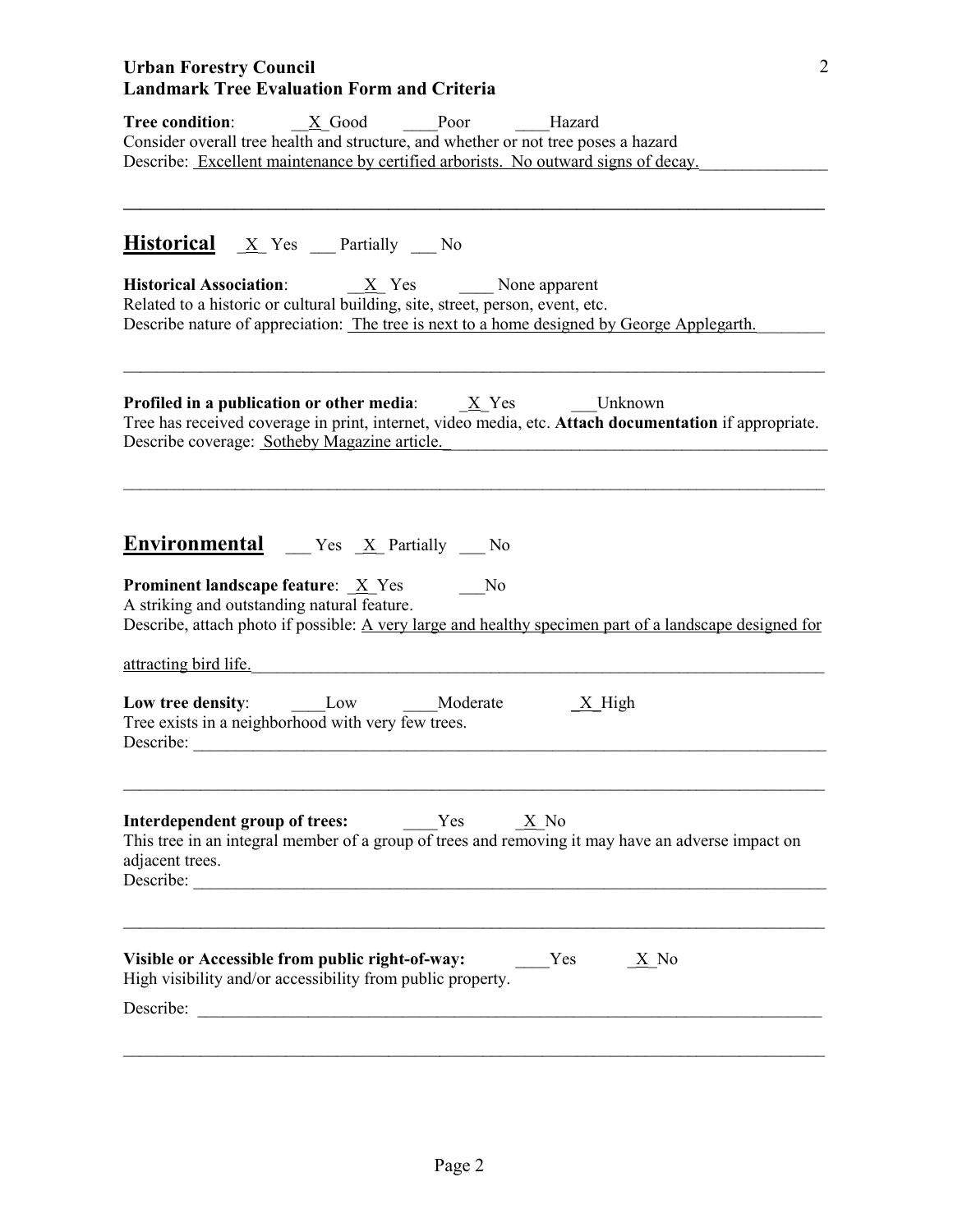| <b>High traffic area:</b> Yes $X \to N$<br>Tree is located in an area that has a high volume of vehicle, pedestrian or bike traffic and has a<br>potential traffic calming effect.                                                                                                             |
|------------------------------------------------------------------------------------------------------------------------------------------------------------------------------------------------------------------------------------------------------------------------------------------------|
| N <sub>0</sub><br>Species has a known relationship with a particular local wildlife species or it provides food, shelter, or<br>nesting to specific known wildlife individuals. This tree is part of a landscape specifically designed to<br>attract, feed, and provide shelter for bird life. |
| <b>Erosion control:</b><br>$X_Y$ es $\qquad \qquad \qquad$<br>No<br>Tree prevents soil erosion.<br>Describe:                                                                                                                                                                                   |
| Wind or sound barrier: $\underline{X}$ Yes ________No<br>Tree reduces wind speed or mitigates undesirable noise.<br>Describe:                                                                                                                                                                  |
| <b>Cultural</b> __ Yes <u>_X</u> _Partially __ No<br>Multiple indicators such as letters of support, petition, outdoor gatherings, celebrations adjacent or<br>related to tree, etc. Attach documentation:<br>Describe:                                                                        |
| <b>Cultural appreciation:</b><br>$\underline{X}$ None apparent<br>Yes<br>Particular value to certain cultural or ethnic groups in the city.                                                                                                                                                    |
| Planting contributes to neighborhood character:<br>Yes<br>$\times$ No<br>Tree contributes significantly to, or represents, neighborhood aesthetic.<br>Describe contribution: Only enjoyable from the backyard of the property and 2 adjacent neighbors.                                        |